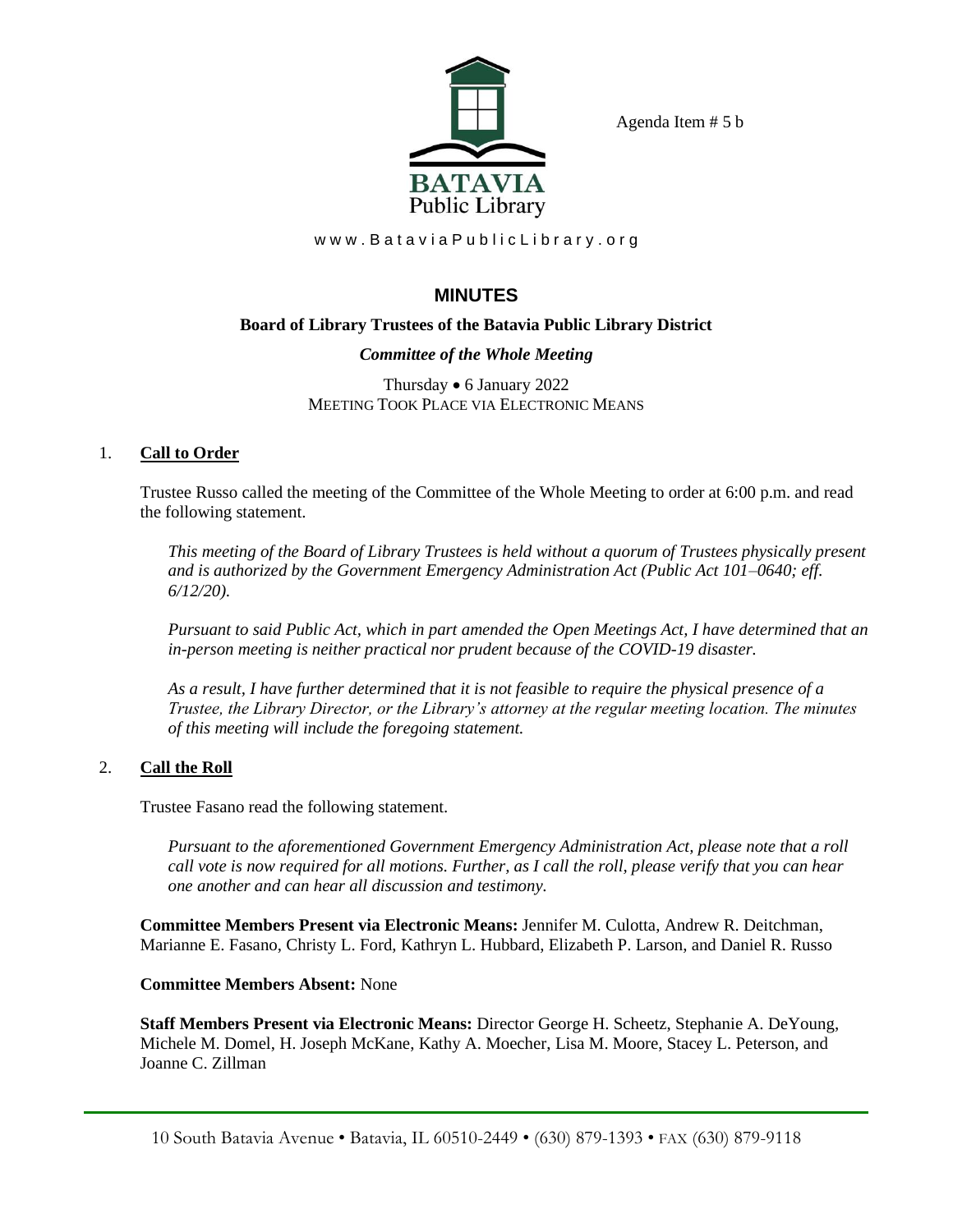**Visitors Present via Electronic Means:** Anne K. Fabing and Colleen C. Fabing, owners, Flyleaf Bakery Café

#### 3. **Comments from the Audience**

There were no comments from the audience.

#### 4. **Approve the Agenda**

Trustee Russo asked whether there were any changes to the agenda.

Trustee Ford asked whether the Board could move Agenda Item #8, "Flyleaf Bakery Café," to a closed session. Director Scheetz stated that, to his knowledge, the Open Meetings Act did not provide an exception for this purpose.

Motion by Trustee Larson to approve the agenda, as presented. Seconded by Trustee Hubbard. Roll Call: Trustee Culotta, aye; Trustee Deitchman, aye; Trustee Fasano, aye; Trustee Ford, aye; Trustee Hubbard, aye; Trustee Larson, aye; Trustee Russo, aye. The motion carried, 7–0.

5. **Approve the Minutes:** Committee of the Whole Meeting, Thursday, 7 October 2021

Trustee Russo asked whether there were any changes to the minutes.

Motion by Trustee Deitchman to approve the minutes, as presented. Seconded by Trustee Ford. Roll Call: Trustee Culotta, aye; Trustee Deitchman, aye; Trustee Fasano, aye; Trustee Ford, aye; Trustee Hubbard, aye; Trustee Larson, aye; Trustee Russo, aye. The motion carried, 7–0.

6. **Board Education:** "OpenGov," presented by Michele M. Domel, the Library's Administrative Assistant

Director Scheetz introduced Michele M. Domel, the Library's Administrative Assistant, who presented an overview of OpenGov, an interactive software application, and demonstrated how to access and use OpenGov on the Library's Web site. Discussion followed.

The Library's OpenGov project, a work in progress, now displays up-to-date statistical information; future plans include adding basic financial information to the application.

Director Scheetz gave kudos to Domel for her work on populating the OpenGov application.

#### 7. **An Ordinance Amending Plans for the Special Reserve Fund (Fund 40)** (ORDINANCE 2022–001) (Standing Committee on Finance)

Trustee Russo stated that the purpose of this agenda item was to describe and recommend the approval of "An Ordinance Amending Plans for the Special Reserve Fund (Fund 40)."

Director Scheetz reported that the Library established an expenditure code, "Transfer to the Special Reserve Fund," effective with the 2005–2006 Working Budget, the minimum amount of which was originally calculated as 2.0% of the Library's total revenues.

As of 30 June 2021, the Library had accumulated \$2,243,629 in the Special Reserve Fund. (Fund 40). For purposes of comparison, as of 30 June 2005, the Library had accumulated only \$191,478 in the Special Reserve Fund.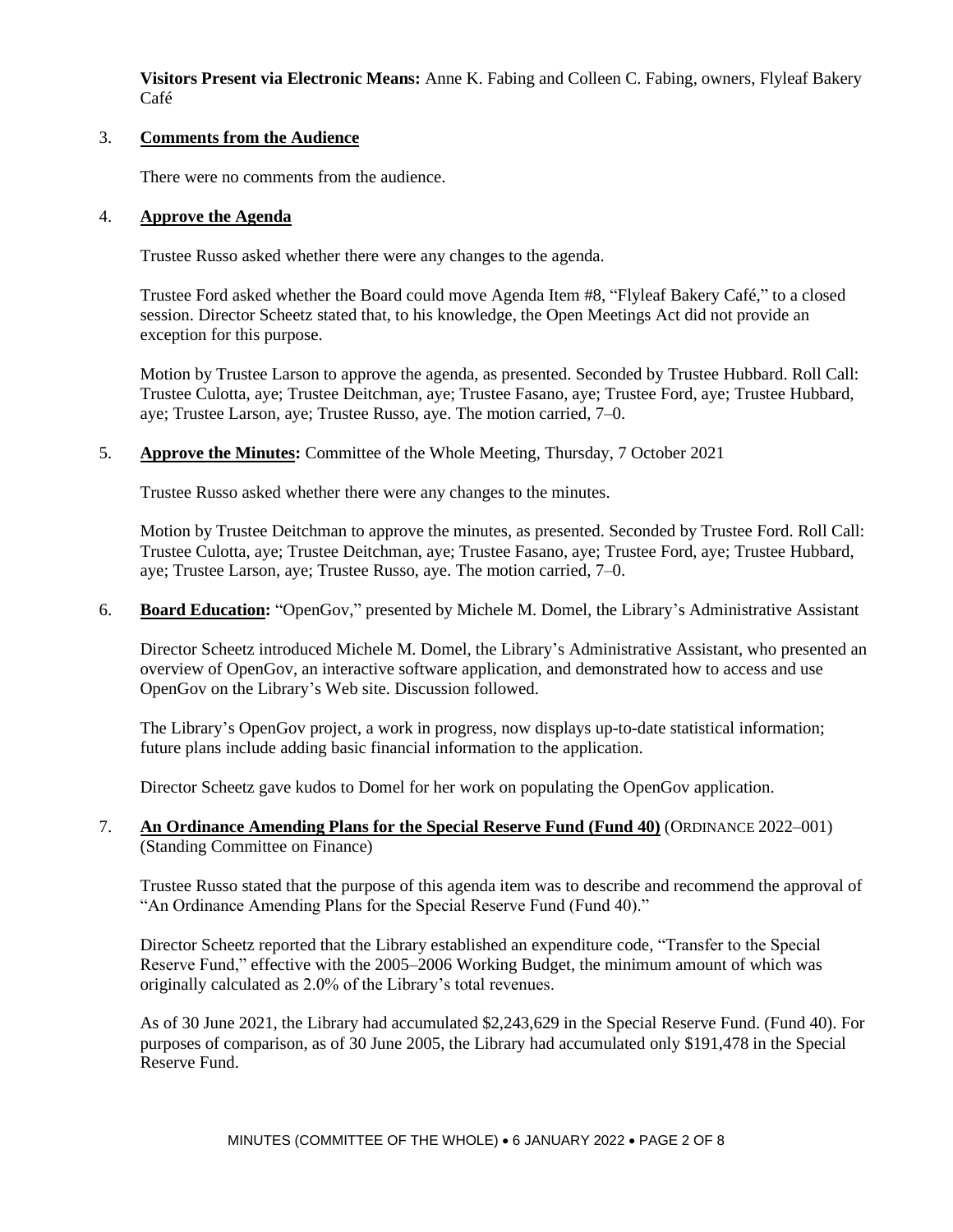Director Scheetz stated that the Illinois Compiled Statutes requires the Board of Library Trustees to adopt (by Ordinance) a plan for the Special Reserve Fund. Recognizing the limited purpose for use of the Special Reserve Fund, Director Scheetz proposed to the Committee of the Whole that the Board amend the current plan and increase the target fund balance accordingly.

To that end, he recommended the following plan for use of the Special Reserve Fund, as amended:—

- Execute the latest versions of the "Capital Asset Study" and "Master Plan";
- Repair, remodel, or improve the existing library building;
- Build an addition to the existing library building;
- Improve the existing library property; and
- Furnish necessary equipment for the library building.

Director Scheetz noted that the estimated cost of the foregoing plan is at least \$3,000,000, which he and H. Joseph McKane, the Library's Finance Specialist, recommended as the new target fund balance. Discussion followed.

In response to an observation by Trustee Culotta, discussion followed on the language of the plan, which Director Scheetz noted was taken nearly verbatim from 75 ILCS 16 / 40–5 (a).

Motion by Trustee Culotta to recommend that the Board of Library Trustees approve "An Ordinance Amending Plans for the Special Reserve Fund (Fund 40)," as presented. Seconded by Trustee Fasano. Roll Call: Trustee Culotta, aye; Trustee Deitchman, aye; Trustee Fasano, aye; Trustee Ford, aye; Trustee Hubbard, aye; Trustee Larson, aye; Trustee Russo, aye. The motion carried, 7–0.

The Committee requested Director Scheetz to include this item on the Consent Agenda.

#### 8. **Flyleaf Bakery Café** (Standing Committee on Policy)

Trustee Russo stated that the purpose of this agenda item was to review a letter of request from Flyleaf Bakery Café.

Director Scheetz reported that Flyleaf Bakery Café, owned and operated by Anne K. Fabing and Colleen C. Fabing, of St. Charles, Illinois, entered into a lease with the Library in September 2021 and opened for business in November 2021.

In a letter dated 16 December 2021, which was included in the Committee packet, the Café stated that its revenues were lower than projected and attributed the primary cause of this situation to a lower-thananticipated number of programs and events sponsored by Batavia Public Library, as well as the ongoing closure of the Library's meeting rooms to outside groups, both a direct result of the pandemic.

As a result, Flyleaf Bakery Café requested that the Library waive its rent (\$500.00 per month) until such time as outside groups are once again allowed to meet at the Library.

The owners presented their case to the Committee of the Whole.

A lively discussion ensued on a variety of topics, including but not limited to the Library's role as both a steward of public funds and a lessor; different approaches to calculating the monthly rent, such as a percentage of sales; the parties' legal obligations related to the lease; the time frame for reopening the Founders Room and Conference Room to outside groups; the Café's hours of operation; the time frame for the requested waiver; and the need for more aggressive marketing efforts by the Café.

Director Scheetz expressed discomfort with an open-ended waiver of rent. Discussion followed.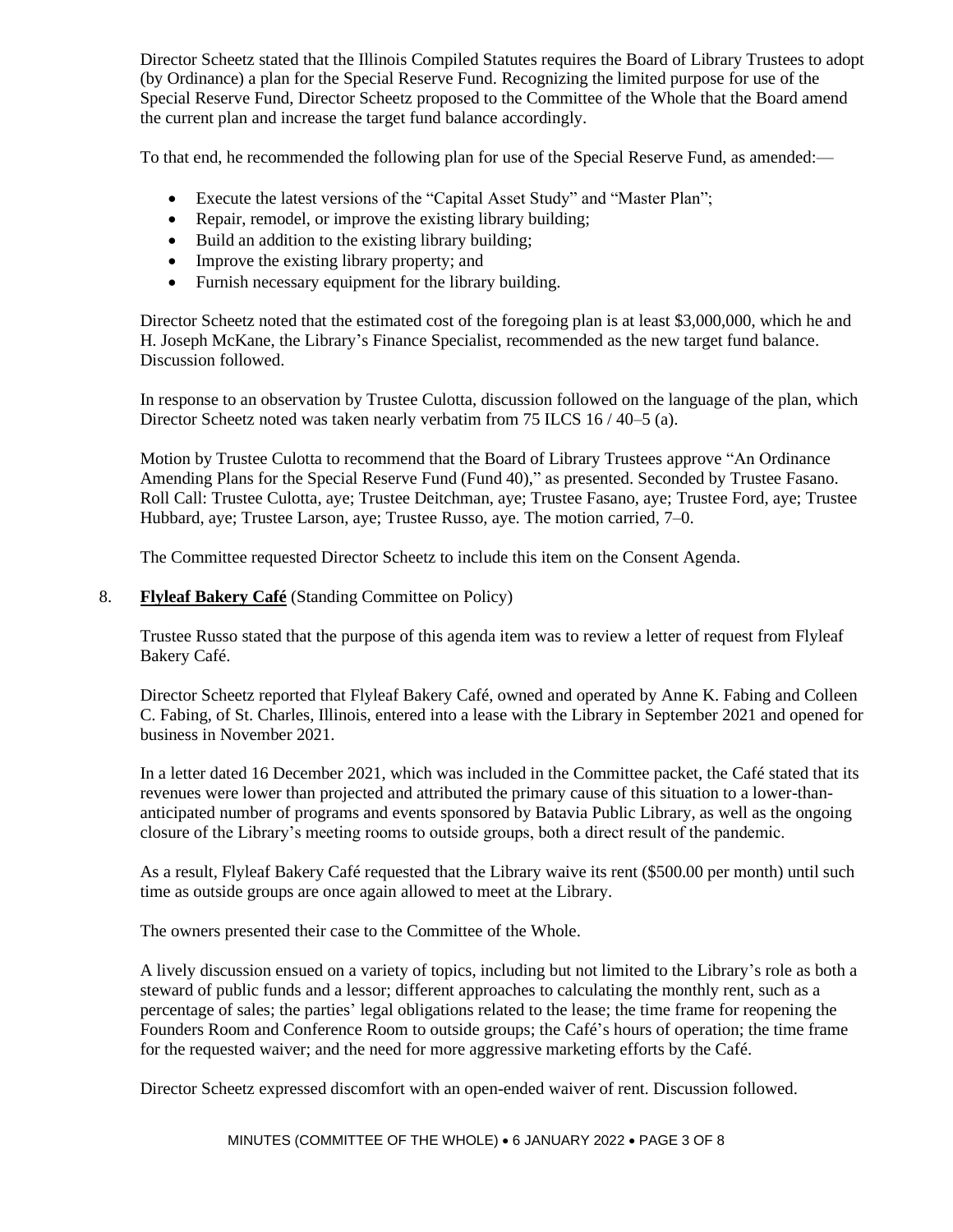### Next Steps

- The Committee of the Whole requested that Director Scheetz consult with Attorney Roger A. Ritzman on the parties' obligations related to the lease.
- Acting as a Committee of the Whole, the Trustees, by consensus, authorized Director Scheetz to grant a temporary waiver of monthly rent to Flyleaf Bakery Café for January–February 2022, contingent on further negotiations.
- The Committee of the Whole deferred further discussion to the February meeting.

### 9. **Standards for Illinois Public Libraries: Review of Standards** (Progress Report 3) (Standing Committee on Policy)

Trustee Russo stated that the purpose of this agenda item was described in the Action Steps (below).

—————————— Annual Goal Plan for Library Director (2021–2022): Goal A–1 (Standards for Illinois Public Libraries)  $\rightarrow$ Objective (a) Review of Standards

> *Address perceived gaps in Batavia's progress in meeting each standard for Illinois public libraries.*

#### Action Steps

- (7) Follow up on recommendations as directed by Committee of the Whole by June 2022.
- (8) In the absence of action items for the Committee of the Whole (and Board of Library Trustees), which will demonstrate progress on a regular basis, present progress reports to the Committee of the Whole in **January 2022,** March 2022, and May 2022.

Director Scheetz reported that several policy statements were in progress for review and discussion at the Committee of the Whole meetings in February 2022 and beyond.

——————————

#### 10. **Comments from the Committee of the Whole**

#### **In Regard to Meetings:—**

• **Recordings:** In the absence of BATV recordings, Trustee Deitchman suggested that the Library post Zoom recordings of the Board's meetings on the Library's Web site. Discussion followed.

Director Scheetz expressed support for Trustee Deitchman's suggestion. He noted that the recordings, which were not made with such use in mind, would require editing to remove closed sessions (when applicable) and extraneous conversation before meetings were called to order and after meetings were adjourned. Director Scheetz stated that the Library probably would need to outsource such editing work.

The consensus of the Committee of the Whole was to begin the process with Regular Meetings, which would complement the pre-pandemic work carried out by BATV.

- **Minutes:** In response to a question from Trustee Culotta, discussion followed on the status of the minutes for past meetings.
- **Agenda:** In response to a question from Trustee Ford, discussion followed on the order of the agenda vis-à-vis closed sessions, which do not currently take place at the very end of a meeting.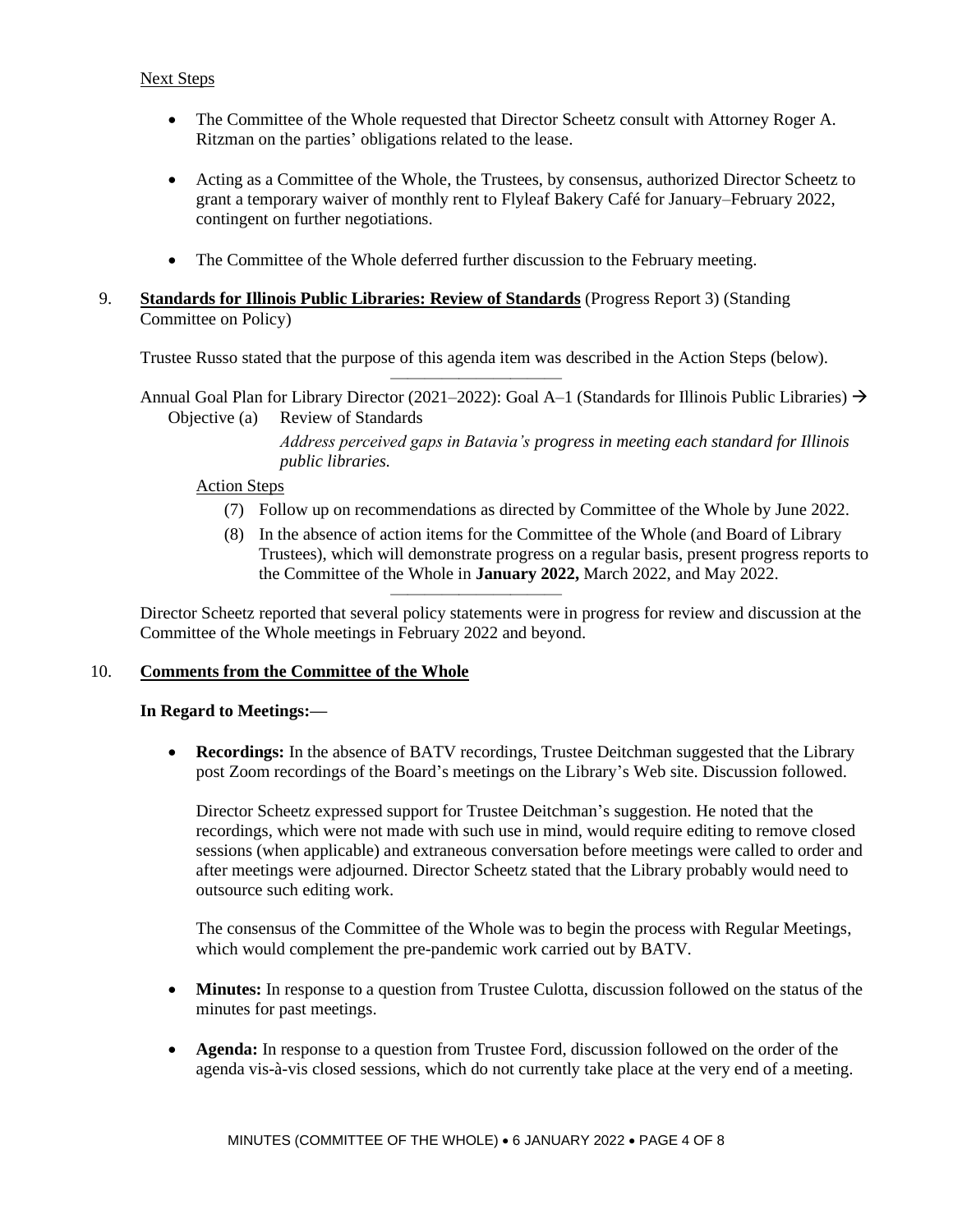**Tax Objection:** Trustee Russo reported that he received notice of a tax objection, which he turned over to Director Scheetz, who turned over the notice to Attorney Roger A. Ritzman for review.

**The Golden Age:** Trustee Russo reported that the Washington Post published a wonderful article in celebration of public libraries ("Opinion: The golden age of public libraries dawns again," 1 January 2022), which noted, "Communities that invest in libraries are well prepared for whatever the next chapter brings." https://www.washingtonpost.com/opinions/2022/01/01/public-libraries-golden-age/

11. **A closed session** for "Deliberations concerning salary schedules for one or more classes of employees," as authorized by 5 ILCS  $120/2(c)(2)$ 

Motion by Trustee Larson to enter into closed session for the purpose stated. Seconded by Trustee Hubbard. Roll Call: Trustee Culotta, aye; Trustee Deitchman, aye; Trustee Fasano, aye; Trustee Ford, aye; Trustee Hubbard, aye; Trustee Larson, aye; Trustee Russo, aye. The motion carried, 7–0.

The Committee of the Whole entered closed session at 7:17 p.m.

The Committee of the Whole returned to open session at 8:07 p.m.

#### 12. **Library Plan for Implementation of Amended Minimum Wage Law, Year 4** (Standing Committee on Policy)

This agenda item was deferred to a future meeting.

#### 13. **Future Agenda Items**

In the absence of separate committee meetings, this report is provided for purposes of information and planning.

#### a. **Facilities Issues** (Trustee Deitchman, *Chair*)

*The focuses of Facilities Issues are building & grounds, technology, and related policies and services. Such issues generally (but not exclusively) have an internal approach; that is, work is directed to the physical library and its campus.*

- Annual Schedule of Capital Projects (February–March 2022)
- Independent Technology Audit
- Technology Plan
- Walk the Property
- Wi-Fi System
- Proper Storage for Paintings and Other Works of Art when Not on Public Display
- Streetscape Project (City of Batavia): Water Street
- b. **Finance Issues** (Trustee Culotta, *Chair*)

*The focuses of Finance Issues are budget & finance and related policies and services.*

- Note: A schedule of future agenda items is included in the Committee packet for purposes of information and planning.
- Policy on Fines and Fees (February–March 2022)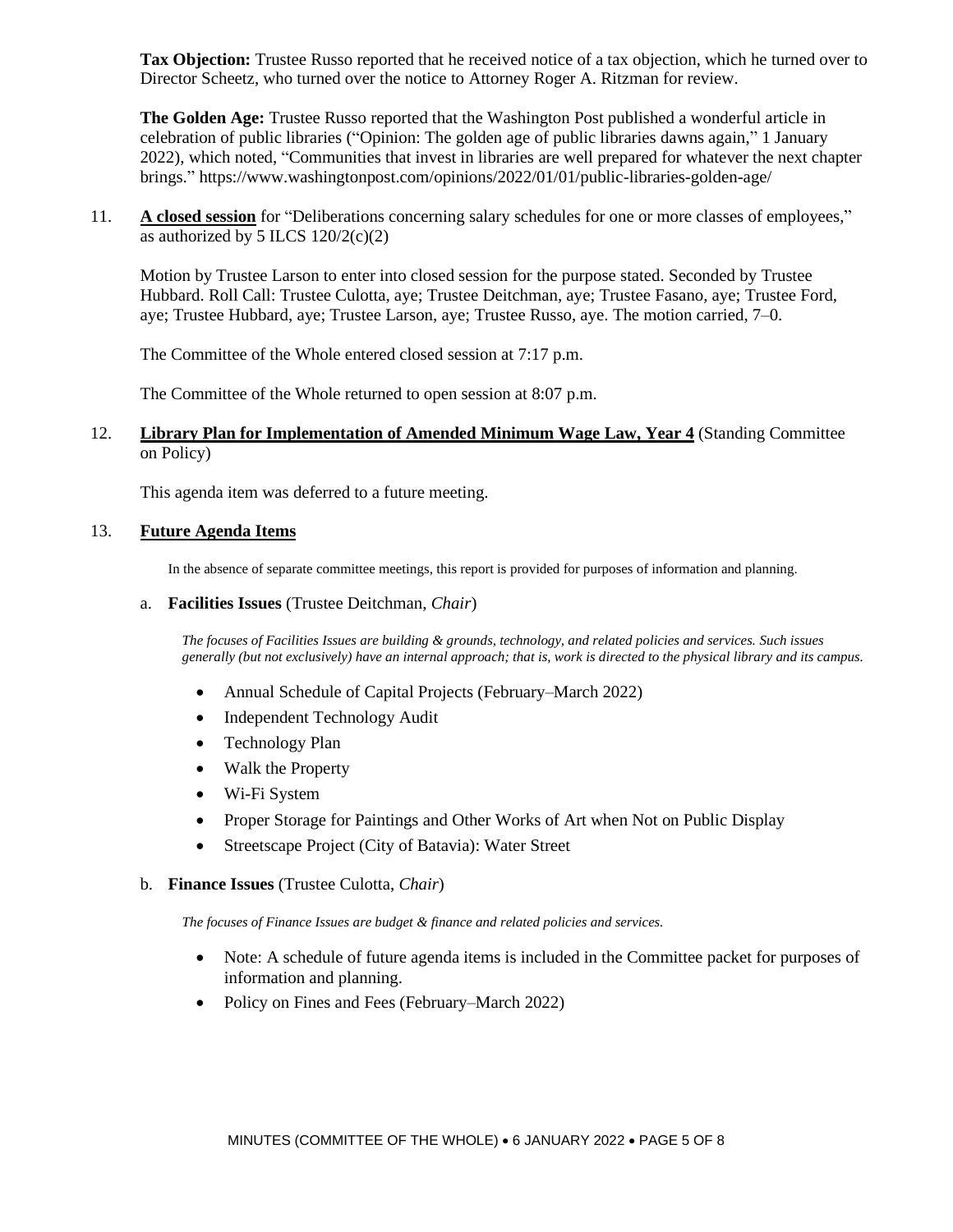#### c. **Outreach Issues** (Trustee Larson, *Chair*)

*The focuses of Outreach Issues are marketing & public relations, community engagement, art, and related policies and services, and Recognition as a Library Leader. Such issues generally (but not exclusively) have an external approach; that is, direct service to users and the community.*

- Technology Advisory Group (TAG)
- Policy on Exhibit Spaces, Bulletin Boards, and Literature Racks
- Telephone for Public Use
- Recognition as a Library Leader (April 2023)

#### d. **Policy Issues** (Trustee Russo, *Chair*)

*The focuses of Policy Issues are human resources, related policies and services, strategic planning, and general policies.*

- Minimum Wage Law: Transition Plan for Year 4 (January / February 2022)
- Policy on Reference Service (February 2022)
- Succession Issues (Progress Report 2) (February 2022)
- Standards for Illinois Public Libraries: Review of Standards
- Standards for Illinois Public Libraries: Accessibility of Policy Statements
- Visibility
- Retrospective Review [of the Temporary Closure in Relation to COVID-19 Crisis]
- Bylaws of the Board of Library Trustees
- Policy on Leave of Absence without Pay
- Organizational Identity: Statement of Purpose (Trust & Track Institute) (April 2021)
- Organizational Identity: Statement of Vision
- Cannabis Regulation and Tax Act [410 ILCS 705 et seq.]
- Policy on Reimbursement of Employee Expenses (pursuant to 820 ILCS 115 / 9.5)
- Policy on a Safe and Healthful Workplace
- Self-Appraisal for Board of Library Trustees (April 2022)
- Personnel Complement Detail and Authorized Personnel Strength (June 2022)

#### 14. *Next Meetings or Events*

- *a. Birthday of Martin Luther King, Jr. (Observed) (3rd Monday in January), Monday, 17 January 2022, Library Open [F]*
- *b. Board of Library Trustees (Regular Meeting), Tuesday, 18 January 2022, 6:00 p.m., Meeting Will Take Place via Electronic Means*
- *c. ALA Midwinter Meeting (San Antonio), Friday–Tuesday, 21–25 January 2022*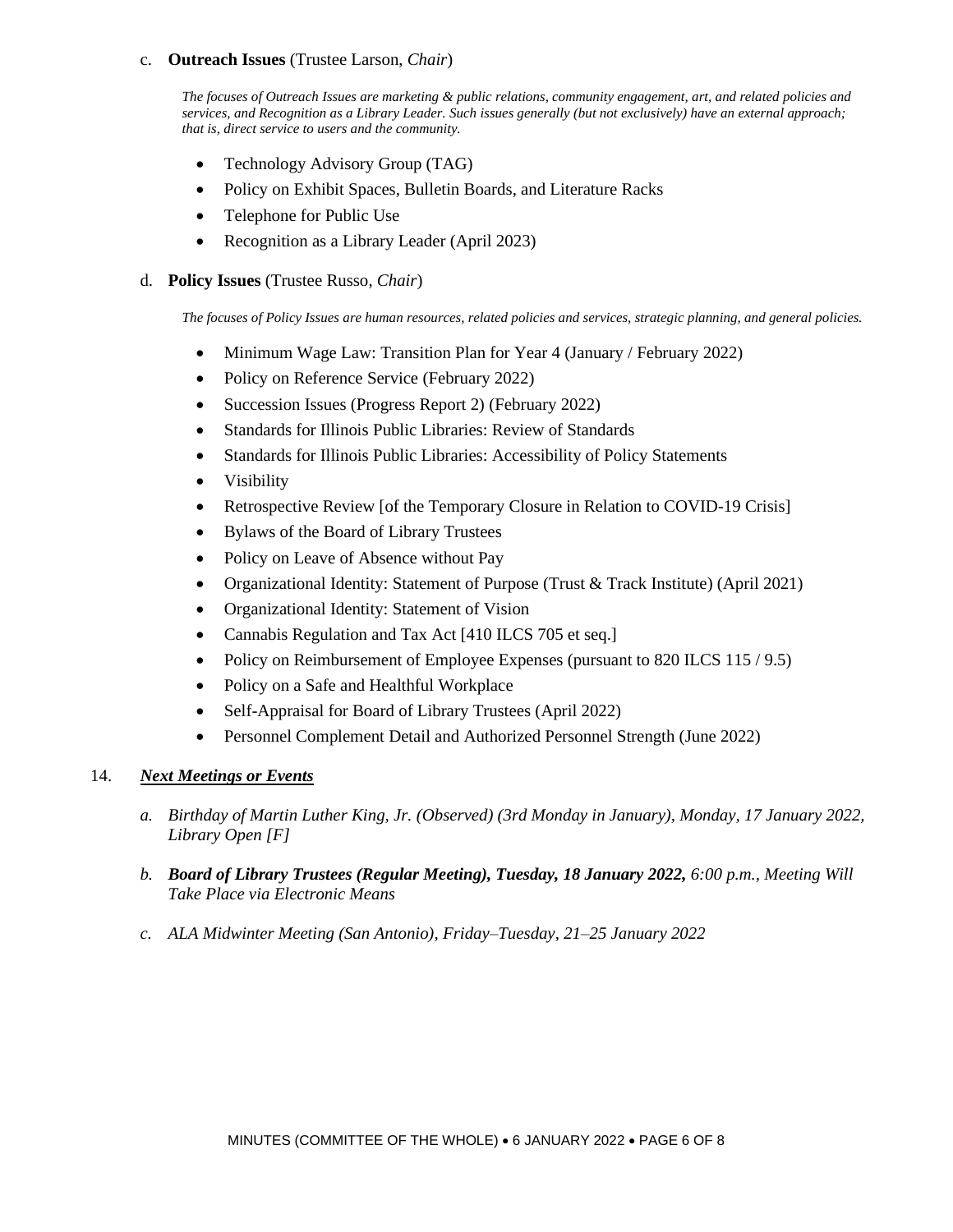

- *d. 20 Years at 10 South Batavia Avenue (27 January 2002–2022), Thursday, 27 January 2022 anniversary of the grand opening*
- *e. Board of Library Trustees (Committee of the Whole Meeting), Thursday, 3 February 2022, 6:00 p.m., Meeting Will Take Place via Electronic Means*
- *f. Lincoln's Birthday, Saturday, 12 February 2022, Library Open [I]*
- *g. Board of Library Trustees (Regular Meeting), Tuesday, 15 February 2022, 6:00 p.m., Meeting Will Take Place via Electronic Means*
- *h. Washington's Birthday (Observed) (3rd Monday in February) — official name (5 U.S. Code 6103); also known unofficially as Presidents Day — Monday, 21 February 2022, Library Open [F]*
- *i. Casimir Pulaski's Birthday (Observed) (1st Monday in March), Monday, 7 March 2022, Library Open [I]*
- *j.* {NEW} *Read Across America Day, Wednesday, 2 March 2022 — annual event on or near March 2, the birthday of Dr. Seuss*
- *k. Board of Library Trustees (Committee of the Whole Meeting), Thursday, 3 March 2022, 6:00 p.m., Meeting Will Take Place via Electronic Means*
- *l. Daylight Saving Time Begins at 2:00 a.m. (2nd Sunday in March), Sunday, 13 March 2022*
- *m. Board of Library Trustees (Regular Meeting), Tuesday, 15 March 2022, 6:00 p.m., Meeting Will Take Place via Electronic Means*
- *n. Freedom of Information Day, Wednesday, 16 March 2022 — annual event on or near March 16, the birthday of James Madison (1751–1836), who is widely regarded as the Father of the Constitution and the foremost advocate for openness in government*
- *o. National Library Week (65th Annual Observance, 1958–2022, yet only the 64th anniversary), Sunday–Saturday, 3–9 April 2022 — to celebrate libraries and librarians and the pleasures and importance of reading, and invite library use and support — 2022 Theme: "Connect with Your Library"*
- *p. 140th Anniversary of the Board of Library Trustees of the Batavia Public Library (4 April 1882– 2022), Monday, 4 April 2022*
- *q. 141st Anniversary of the Batavia Public Library (5 April 1881–2022), Tuesday, 5 April 2022*
- *r. Board of Library Trustees (Committee of the Whole Meeting), Thursday, 7 April 2022, 6:00 p.m., Meeting Will Take Place via Electronic Means*
- *s. National Drop Everything and Read (D.E.A.R.) Day, Tuesday, 12 April 2022 — annual celebration on April 12, the birthday of Beverly Cleary (1916–2021) — who wrote about D.E.A.R. in Ramona*

MINUTES (COMMITTEE OF THE WHOLE) • 6 JANUARY 2022 • PAGE 7 OF 8